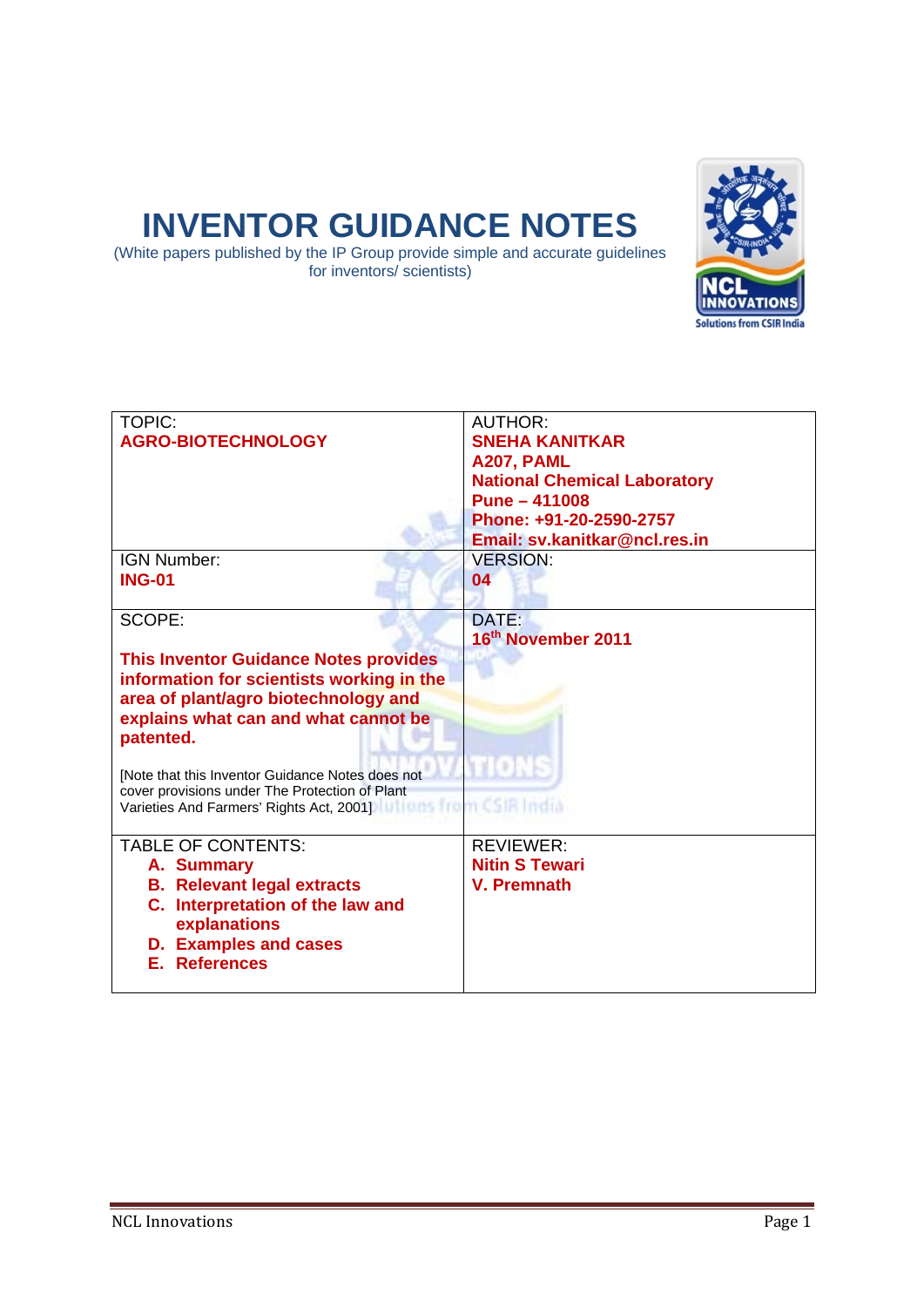# **A. SUMMARY:**

| <b>INVENTIONS [PLANTS, GENES etc]</b>                                  | IN                      | <b>US</b>               | ЕP                        |
|------------------------------------------------------------------------|-------------------------|-------------------------|---------------------------|
| Asexually Reproduced distinct & new variety including:                 |                         |                         |                           |
| Cultivated spores,                                                     |                         |                         |                           |
| Mutants,                                                               |                         |                         |                           |
| Hybrids, and                                                           | X                       | ✓                       | X                         |
| Newly found seedlings.                                                 |                         |                         |                           |
| Tuber propagated plant or a plant found in an uncultivated state       | $\overline{\mathbf{x}}$ | $\overline{\mathbf{x}}$ | $\overline{\mathbf{x}}$   |
| Biological processes of Plants                                         | $\overline{\mathbf{x}}$ | $\overline{\mathsf{x}}$ | $\overline{\mathbf{x}}$   |
| New varieties of plants                                                | $\overline{\mathbf{x}}$ | ✓                       | X                         |
| Transgenic plants & seeds                                              | $\overline{\mathsf{x}}$ | ✓                       | ✓                         |
| Process of preparation of transgenic plants                            | ✓                       | ✓                       | ✓                         |
| Individual plants and their descendants                                | X                       | ✓                       | X                         |
| Particular plant traits                                                | $\overline{\mathbf{x}}$ | ✓                       | $\overline{\mathbf{X}^*}$ |
| Plant parts                                                            | $\overline{\mathbf{x}}$ | $\checkmark$            | $\overline{\mathbf{x}}$   |
| Plant components (e.g. specific genes or chromosomes)                  | ✓<br>$\ddot{}$          | ✓                       | ✓                         |
| Plant products (e.g. oils, pharmaceuticals)                            | ✓                       | ✓                       | ✓                         |
| Plant culture cells                                                    | ✓<br>$\star\star$       | ✓                       | ✓                         |
| Methods of cultivating Plant Cells                                     | ✓                       | ✓                       | ✓                         |
| Plant material used in industrial processes (e.g. cell lines used in   |                         |                         |                           |
| cultivation methods),                                                  |                         | ✓                       |                           |
| Reproductive material (e.g. seeds or cuttings),                        | X                       | ✓                       | X                         |
| Hybrid plants & Seeds                                                  | $\overline{\mathbf{x}}$ | ✓                       | ✓                         |
| Vectors and processes involved in the production of transgenic plants. | ✓                       | ✓                       | ✓                         |
| <b>Solutions Hold Colum</b><br>Plant breeding methodologies,           | X<br>n yang m           | ✓                       | ✓                         |
| Nucleotide & Amino Acid sequences                                      | $\checkmark$            | ✓                       | ✓                         |
| SNP single nucleotide polymorphisms                                    | ✓                       | ✓                       | ✓                         |
| Genes & gene fragments( cDNA, EST etc)                                 | ✓<br>$+$                | ✓                       | ✓                         |
|                                                                        |                         |                         |                           |
| <b>Protein Structures</b>                                              |                         | ✓                       |                           |
| DNA Sequences & Gene constructs                                        | ✓<br>$+$                | ✓                       |                           |

Note:

\*There is some ambiguity for patenting of these inventions in EP.

\*\*A cell line is patentable in India only if artificially produced.

+ Refer to the interpretation; as in light of S3j, this may become non-patentable.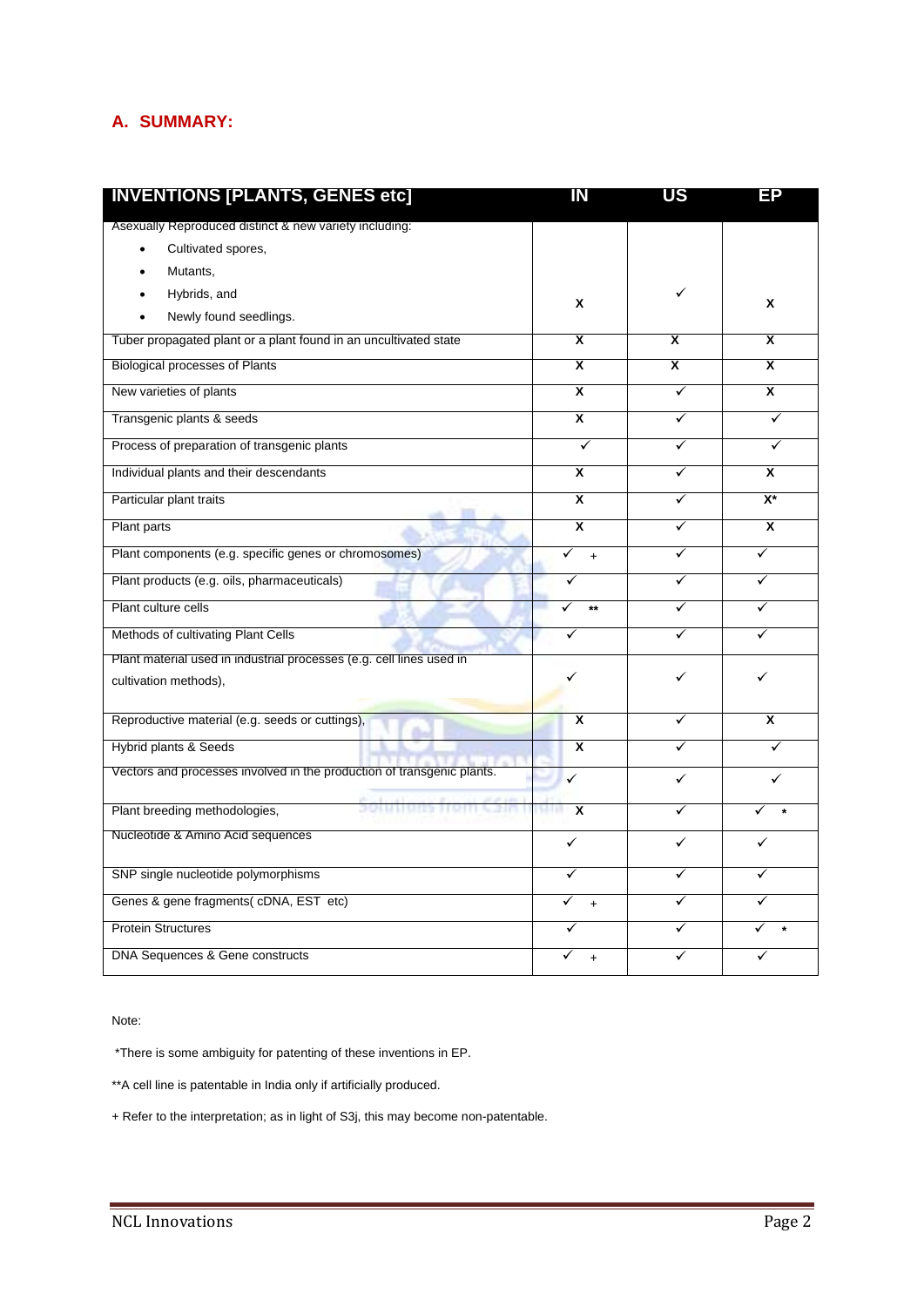# **B. RELEVANT LEGAL EXTRACTS**

## **INDIA:**

### **Section 3 , Indian Patent Act, 1970** [Non-Patentable inventions]

(b) an invention, the primary or intended use or commercial exploitation of which could be contrary to public order or morality or which causes serious prejudice to human, animal or plant life or health or to the environment

(c) the mere discovery of a scientific principle or the formulation of an abstract theory or discovery of any living thing or non-living substance occurring in nature

(h) a method of agriculture or horticulture;

(i) any process for the medicinal, surgical, curative, prophylactic, diagnostic & therapeutic or other treatment of human beings or any process for a similar treatment of animals to render them free of disease or to increase their economic value or that of their products.

(j) plants and animals in whole or any part thereof other than micro-organisms but including seeds, varieties and species and essentially biological processes for production or propagation of plants and animals

**USA:** 

#### **35 U.S.C. 101Inventions patentable.**

Whoever invents or discovers any new and useful process, machine, manufacture, or composition of matter, or any new and useful improvement thereof, may obtain a patent thereof, subject to the conditions and requirements of this title.

## **35 U.S.C. 103 Conditions for patentability; non-obvious subject matter.**

(3)For purposes of paragraph (1), the term "biotechnological process" means-

(A)a process of genetically altering or otherwise inducing a single- or multi-celled organism to-

(i)express an exogenous nucleotide sequence,

(ii)inhibit, eliminate, augment, or alter expression of an endogenous nucleotide sequence, or

(iii)express a specific physiological characteristic not naturally associated with said organism;

(B)cell fusion procedures yielding a cell line that expresses a specific protein, such as a monoclonal antibody;

#### **35 U.S.C. 161Patents for plants.**

Whoever invents or discovers and asexually reproduces any distinct and new variety of plant, including cultivated spores, mutants, hybrids, and newly found seedlings, other than a tuber propagated plant or a plant found in an uncultivated state, may obtain a patent thereof, subject to the conditions and requirements of this title.

The provisions of this title relating to patents for inventions shall apply to patents for plants, except as otherwise provided.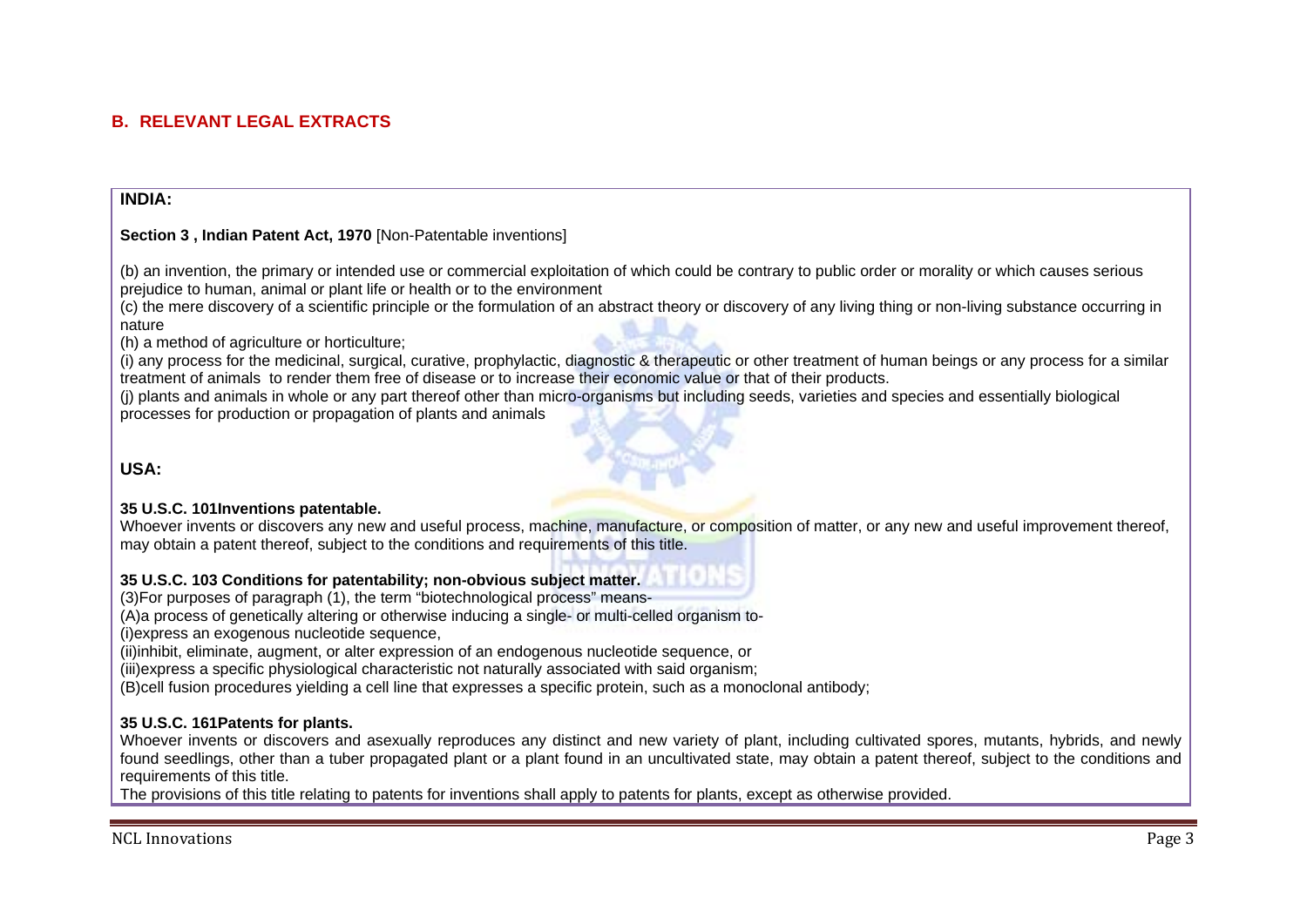## **35 U.S.C. 163Grant.**

In the case of a plant patent, the grant shall include the right to exclude others from asexually reproducing the plant, and from using, offering for sale, or selling the plant so reproduced, or any of its parts, throughout the United States, or from importing the plant so reproduced, or any parts thereof, into the United States.

(Amended Oct. 27, 1998, Public Law 105-289, sec. 3, 112 Stat. 2781.)

# **EUROPE:**

# **Art 53EPC**

 European patents shall not be granted in respect of: (b) plant or animal varieties or essentially biological processes for the production of plants or animals

## **Rule 26(5) EPC**

A process for the production of plants or animals is essentially biological if it consists entirely of natural phenomenon such as crossing and selection.

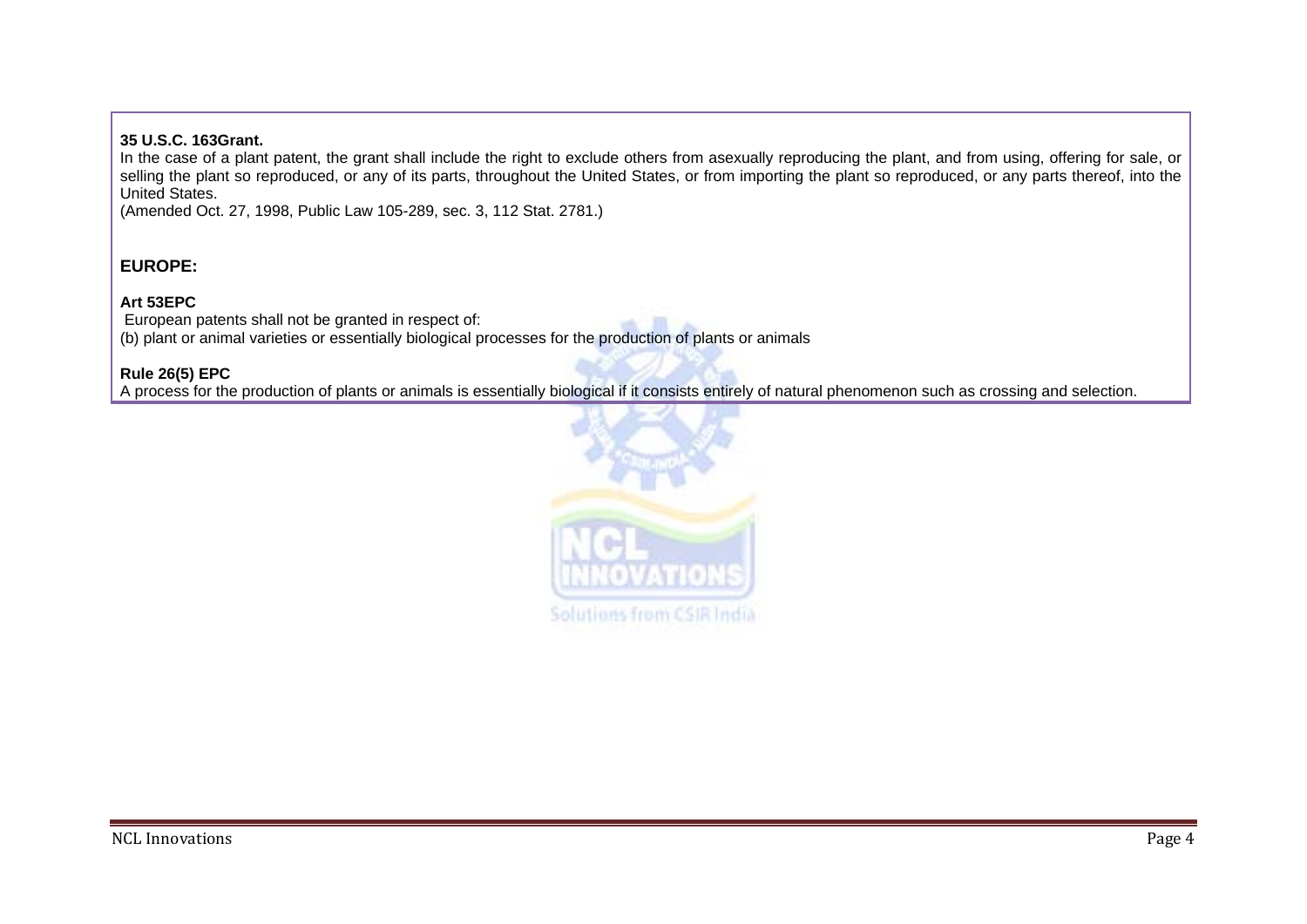# **C. INTERPRETATION OF THE LAW AND EXPLANATIONS**

**In general, raw products of nature are not patentable. DNA products usually become patentable when they have been isolated, purified, or modified to produce a unique form not found in nature.** 

# **INDIA:**

#### **Non-Patentable inventions:**

- 1. Discovery of any living thing occurring in nature is not patentable subject matter in India.
- 2. Prohibited biotech subjects further include plant and animals in whole or any part thereof including seeds; varieties, species and essentially biological processes for production or propagation of plants and animals.
- 3. Genetically modified multi-cellular organisms including plants, animals, human beings and their parts are excluded from patentability in India.
- 4. Varieties of plants developed using modern plant breeding techniques cannot be patented as per the Indian patent law.
- 5. Transgenic plants are not patentable in India
- 6. Gene sequences, DNA sequences without function are non-patentable.

## **Patentable inventions:**

- 1. Promoters, enhancers, individual exons
- 2. Expressed sequences as expressed sequence tags (ESTs) or cDNAs
- 3. Whole transcribed genes as cDNAs
- 4. Individual mutations known to cause disease,
- 5. Polymorphisms
- 6. Cloning vectors, formed from bacterial DNA
- 7. Expression vectors, also formed from bacterial DNA,
- 8. Isolated host cells transformed with expression vectors
- 9. Amino acid sequences (proteins) and the use of such proteins as medicines
- 10. Protein sequences of antibodies, which are used as markers [Transgenic plants offer an attractive method for large-scale production of antibodies for immunotherapy]
- 11. Nucleic acid probes, which are fragments of DNA that are used to locate particular parts of DNA sequences
- 12. Methods of identifying the existence of a DNA sequence or a mutation or deletion in an individual
- 13. Testing kits for detecting genetic mutations/ diagnostic kits

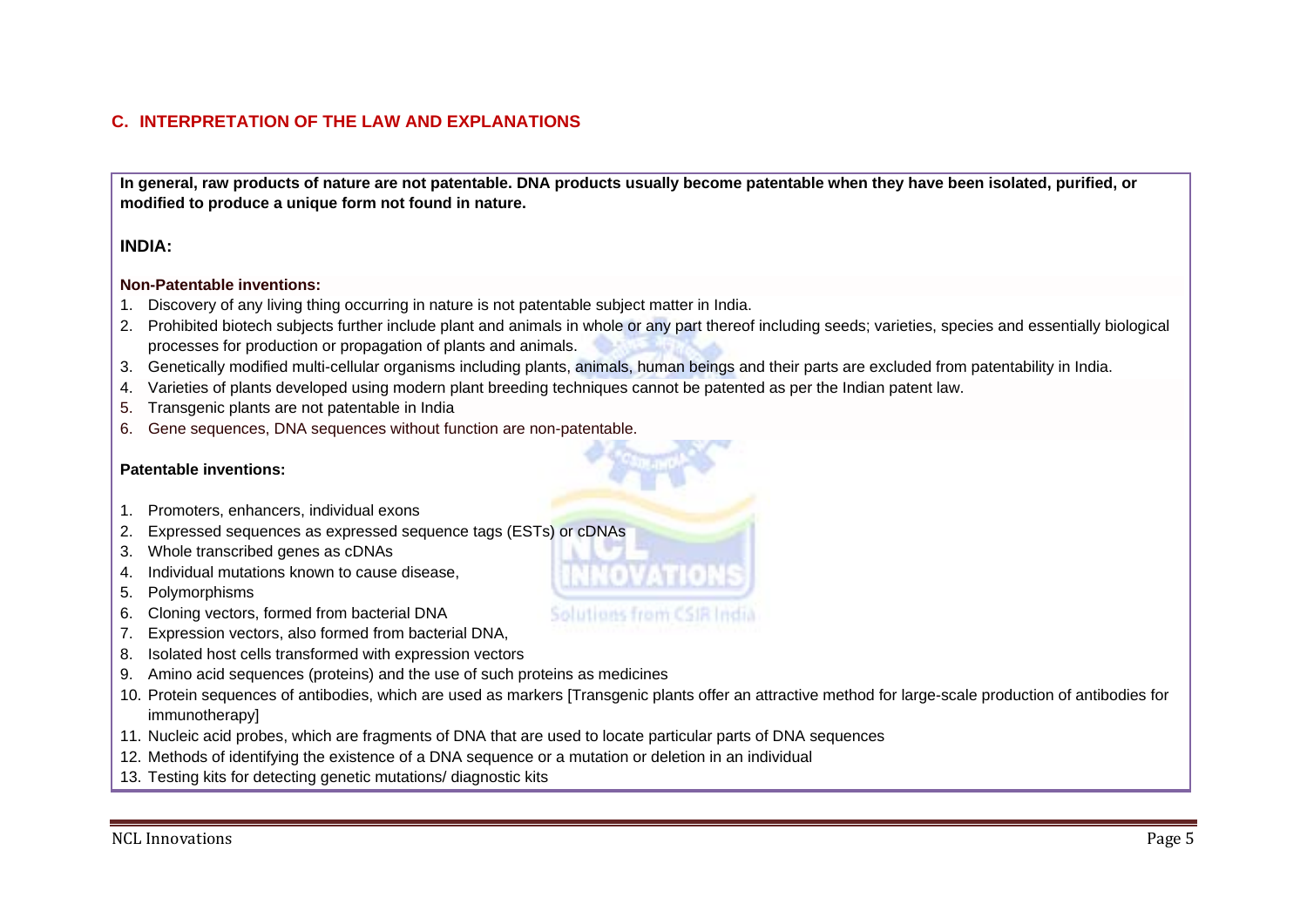- 14. Whole genomes [ only with established utility ; refer Indian Patent No.216295]
- 15. Microorganisms and microbiological processes are patentable subject matter.
- 16. Biological material such as recombinant DNA, plasmids and processes of manufacturing thereof are patentable provided they are produced by substantive human intervention.
- 17. Gene sequences and DNA sequences having disclosed functions are considered patentable in India. Eg: Patents have been granted for DNA sequences from plants such as nutmeg, cinnamon, rubber, jojoba and cocoa.
- 18. Processes of extraction of active ingredients, product developments by using Medicinal & Aromatic Plants and usages of Medicinal & Aromatic Plants for new purposes are patentable subject matter.
- 19. In India, concerning patentability of transgenic plants some amendments have been made in the Indian Patents Act 1970. But these amendments seem to be more in favour of patenting process of producing transgenic plants rather than patenting of transgenic plant itself.
- 20. The mention of 'plants' has been omitted from section 3 (i) in the 2nd amendment of Patent act 1970. Since section 3 (i) addresses principally the 'process' of human/animal treatments, the amendment can be a priori interpreted as a possibility to grant patents for genetic modification process of plants.

**[The portions covered under the provisions of The Protection of Plant Varieties And Farmers' Rights Act, 2001 are outside the scope of this Inventor Guidance Notes]** 

# **USA:**

- 1. In the United States*,* any living organism that is the product of human intervention (such as by some breeding process or laboratory-based alteration) qualifies as a composition of matter, which is patentable (*Diamond v Chakrabarty* (1980) 447 US 303). As a result, plants are patentable subject matter (35 U.S.C. 101).
- 2. Furthermore, the United States has extended patent protection to plants produced by either sexual or asexual reproduction and to plant parts including seeds and tissue cultures (*Ex parte Hibberd* (1985) 227 USPQ 433).
- 3. Utility Patents cover *"inventions"* -- a machine, an article of manufacture, a method of doing something, a chemical or DNA sequence or the method of its use, products of genetic engineering, or improvements to any of these things.
- 4. Plant Patents may be granted to anyone who invents or discovers, and asexually reproduces, a new variety of certain kinds of plants. (Note that other kinds of plants, especially those altered by genetic engineering, may be protectable under utility patents).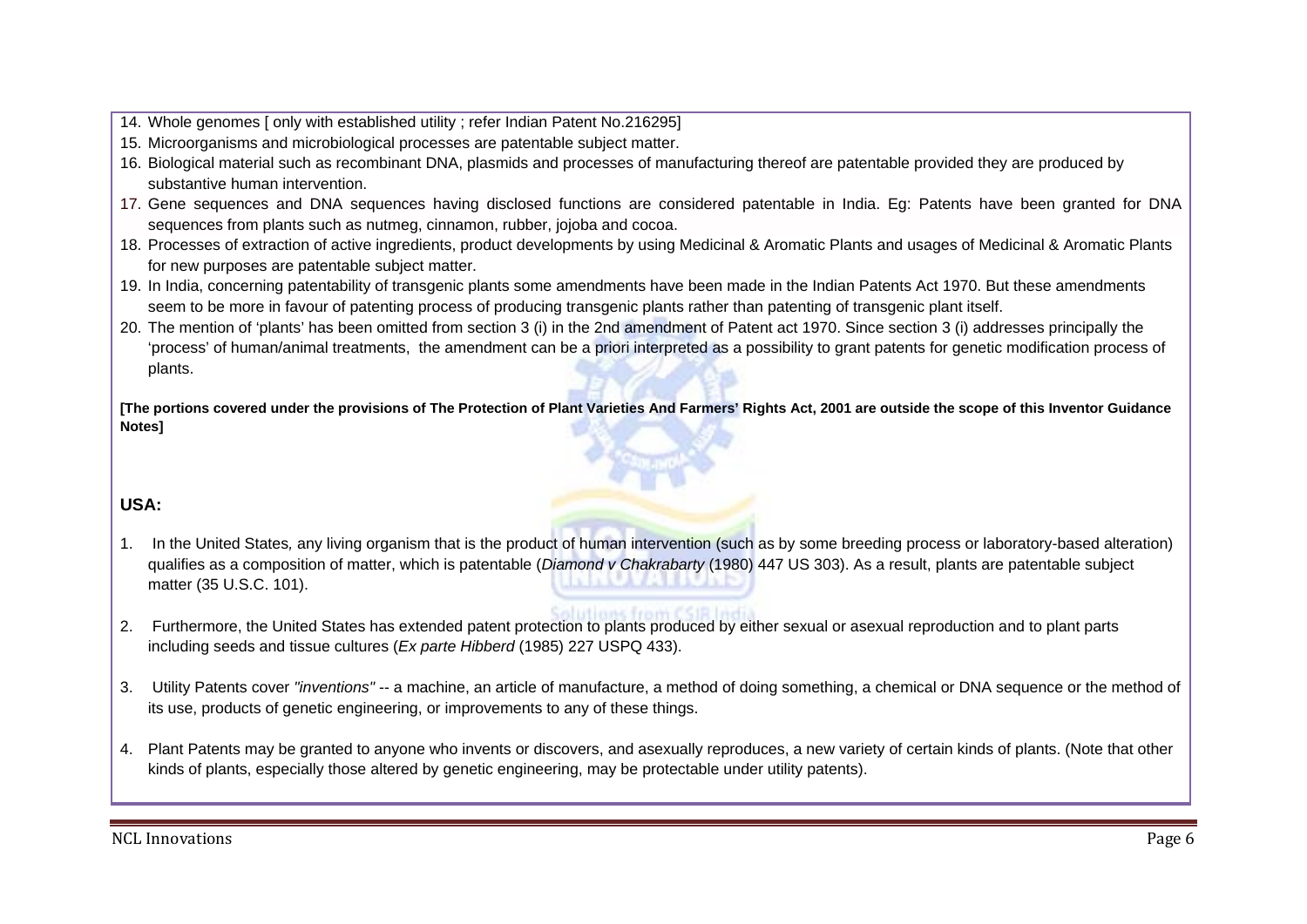- 5. New varieties of many asexually propagated plants are patentable, i.e. for example Apple trees and Rose bushes that are propagated by cutting pieces of the stem rather than by germinating seeds.
- 6. Tuber-propagated plants, such as potatoes, were exempted from patent coverage because the part of the plant used for asexual propagation was also the part used as food.
- 7. DNA sequences -typically isolated and purified, qualify as manufactures or compositions of matter under U.S. law. In other words, they are products of human ingenuity "having a distinctive name, character, [and] use". Hence they are patentable subject matter in the United States.
- 8. In order for DNA sequences to be distinguished from their naturally occurring counterparts, which cannot be patented, the patent application must state that the invention has been purified or isolated or is part of a recombinant molecule or is now part of a vector.
- 9. Genetically engineered plants, seeds & plant tissues are patentable. For eg. Patent No. US 5159135& EP 301749 cover all cotton & soybean seeds and plants which contain a recombinant gene construct i.e. are genetically engineered.

# **EUROPE:**

## **Non-Patentable inventions:**

- 1. So long as the characteristics of a plant resulting from a process of crossing and selection are solely the result of an essentially biological process, then a process for its production is excluded from patentability.
- 2. The use of technical steps to facilitate the crossing and selection process (such as the use of DNA markers) does not make the process patentable, so long as their use has no impact on the outcome of the biological process. **India**
- 3. A process involving human intervention where the plant genome is modified by genetic engineering, where the GMO plant product is not solely the result of plant crossing and selection, is not patentable.

**[Explanation:** In case of a GMO plant product wherein its attributes are NOT SOLELY because of the human efforts; i.e some natural phenomenon also plays a major role in getting the required characteristics of this GMO; it is not patentable. But if the end product was a result of sheer human intervention, it will be patentable invention (point #4 next page)]

- 4. A genetic modification of a specific plant variety is not patentable
- 5. Plant varieties containing genes introduced into an ancestral plant by recombinant gene technology are excluded from patentability.
- 6. Plant traits per se are not patentable but gene sequences for modifying plant traits are.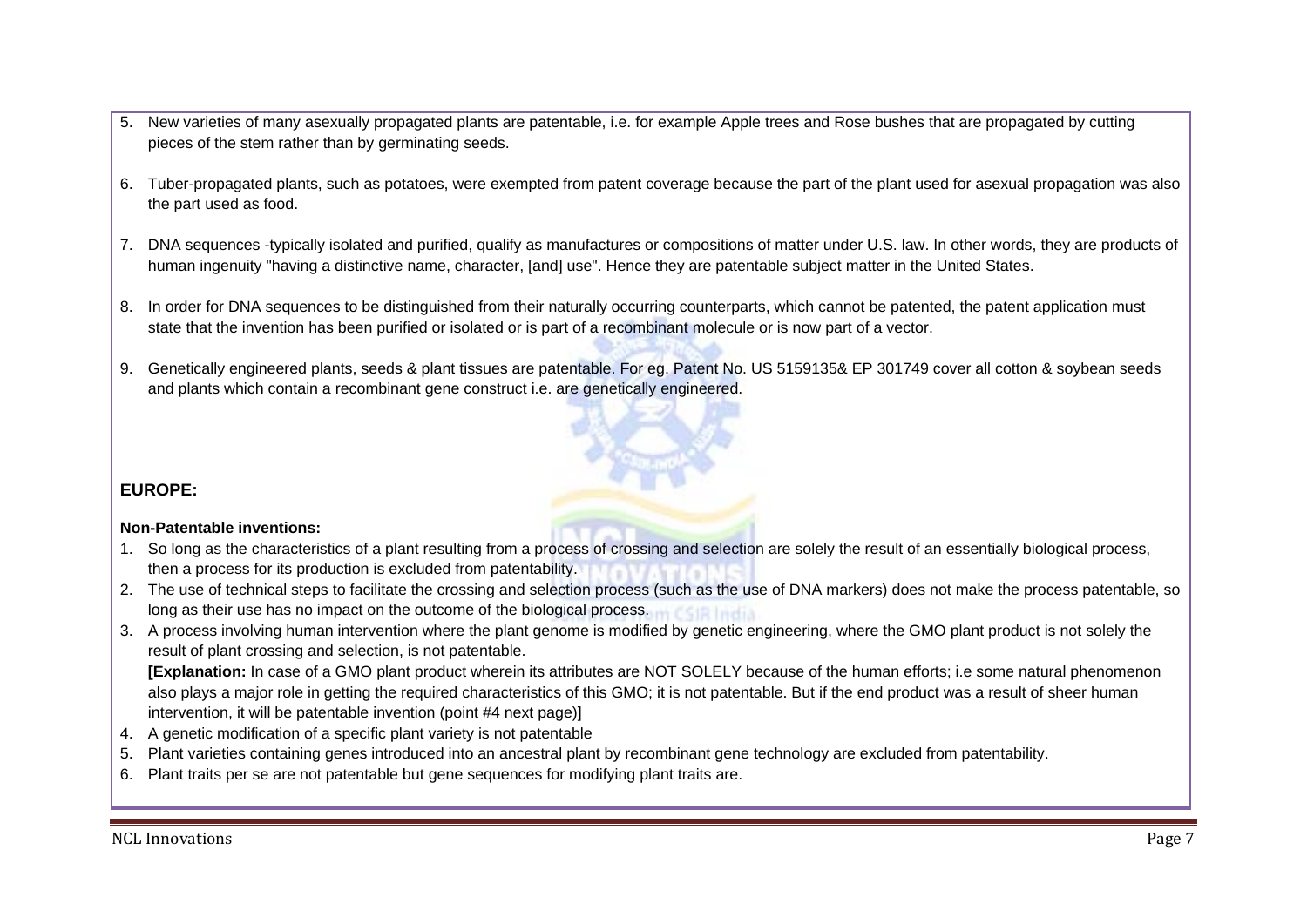#### **Patentable inventions:**

1. Technical steps or tools for plant breeding could, in themselves qualify as patentable inventions.

**[Explanation:** Although DNA markers are valuable tools for breeding, their use can neither be protected in a process for breeding a plant, nor are can they be protected as DNA sequences in a plant, if they are too short to be attributed any biological function. **]** 

2. A genetic modification of a wider scope, wider than varieties concerning maybe a species or a higher taxonomic level may be patentable. **[Explanation:** In Europe, individual plant varieties *per se* are not patentable. However, a plant which is characterized by a particular gene (as opposed to its whole genome) is not included in the definition of a plant variety and is therefore patentable. Transgenic plants are patentable if they are not restricted to a specific plant variety, but represent a broader plant grouping.]

3. Hybrid plants & seeds are patentable.

**[Explanation**: In decision T 320/87 of EPO, known as Lubrizol, The Board of appeal allowed claims related to patentability of hybrid plants & seeds.]

4. If a process for the production of plants includes at least one essential technical step which cannot be carried out without human intervention, and which has a decisive impact on the final result, the process is not an "essentially biological process".

**[Explanation:** The step of inserting the resistance-conferring DNA sequence into the plant genome was found to be such a decisive, human-directed step and claims to the process of producing the genetically transformed plants were found patentable.]

5. Claims to genetically modified plant cells and to a process for producing genetically modified plants are held to be patentable **[Explanation:** The term "microorganism" includes plant cells as manipulated in vitro in a laboratory. They therefore concluded that genetic engineering processes carried out on plant cells may be defined as "microbiological processes" and that the product, namely the genetically modified plant cells and cultures thereof may be defined as "the products thereof".]

Solutions from CSIR India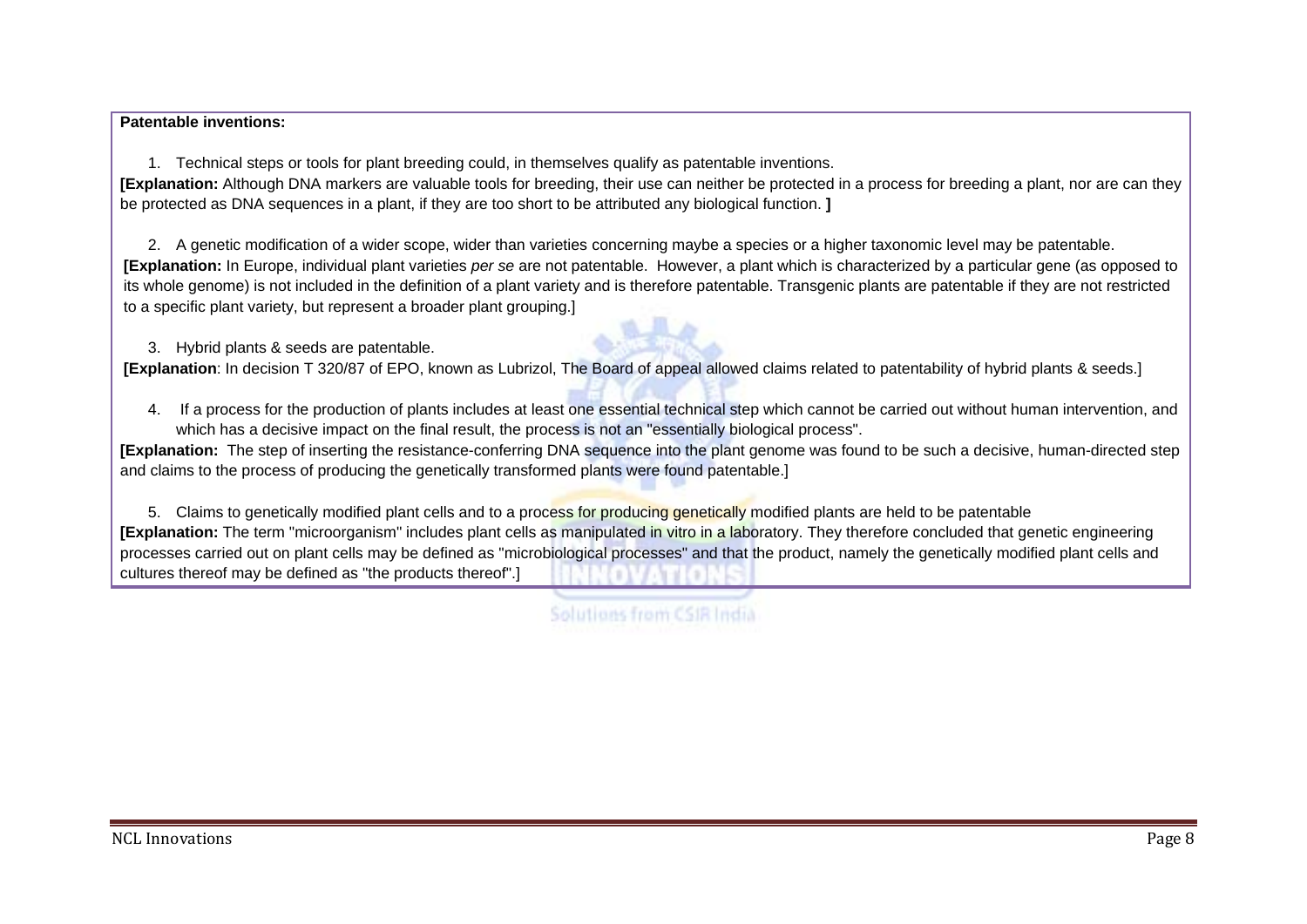# **D. EXAMPLES AND CASES**

## **INDIA:**

#### P1: 232681 COTTON EVENT MON15985 AND COMPOSITIONS AND METHODS FOR DETECTION

The invention provides cotton plants, cotton tissues, and cotton seeds that include the MON15985 event, which confers resistance to Lepidopteran insect damage. Also provided are assays for detecting the presence of the MON15985 event based on the DNA sequence of the recombinant construct inserted into the cotton genome that resulted in the MON15985 event and/or the genomic sequences flanking the insertion site.

#### P2: 247258 A TRANSGENIC EXPRESSION CONSTRUCT

The invention relates to efficient, high-throughput methods, systems, and DNA constructs for identification and isolation of transcription termination sequences. The invention relates further to specific terminator sequences identified by said methods isolated from rice.

#### P3: 246792 A METHOD FOR OBTAINING A MARKER-FREE UNIFORM TRANSGENIC PLANT

The present invention relates to a method for obtaining a marker-free, uniform transgenic plant, comprising -transforming a plant cell with a recombinant nucleic acid comprising a T-DNA construct wherein said T-DNA is provided with a foreign nucleic acid that is free of a reporter gene -regeneration of said cell under no selective pressure -testing said cell or progeny thereof for the presence or absence of at least a functional part of said foreign nucleic acid and identify transformed plant cells or progeny thereof -growing a plant from said identified cell or progeny thereof -testing the obtained plant for uniformity and selecting a uniform plant.

#### P4: 240297 A RECOMBINANT POLYNUCLEOTIDE FOR AN INSECT RESISTANT TRANSGENIC COT102 COTTON PLANT AND ITS METHOD OF **DETECTION**

The invention relates to poly-nucleotides which are characteristic of the transgenic cotton event COT102, plants comprising said poly-nucleotides, and methods of detecting the COT102 event. The COT102 event exhibits a novel genotype comprising two expression cassettes. The first cassette comprises a suitable promoter for expression in plants operably linked to a gene that encodes a V1P3A insecticidal toxin, useful in controlling a wide spectrum of lepidopteran insect pests, and a suitable poly-adenylation signal. The second cassette comprises a gene which, when expressed, can be used as a selectable marker. Solutions from CSIR India

#### P5: 219270 A METHOD FOR OBTAINING CELL LINES IN PROTEIN-FREE MEDIA AND CELL LINE OBTAINED BY THE METHOD

The present invention relates to a method of recovering mammalian cell clones adapted to serum and protein-free media; the procedure includes a twostage adaptation process to grow in that condition. The present invention discloses a critical protein concentration interval in which cells must grow in order to gain the capacity to survive in serum and protein-free condition. Once the cells have grown at the critical interval concentrations, subsequent decreases of the concentration will affect neither viability nor cellular doubling time. The critical protein concentration interval is cell line specific. Furthermore, in the present invention mammalian cells clones are disclosed, which are stable in serum- and protein-free media for at least 40 generations; additionally, clones disclosed in the present invention express a recombinant product. The cell clones disclosed in the present invention produce the humanized anti~ EGF-R antibody hR3, the humanized anti-CD6 antibody TlhT, the chimeric anti CD3 antibody T3Q, or fragments thereof.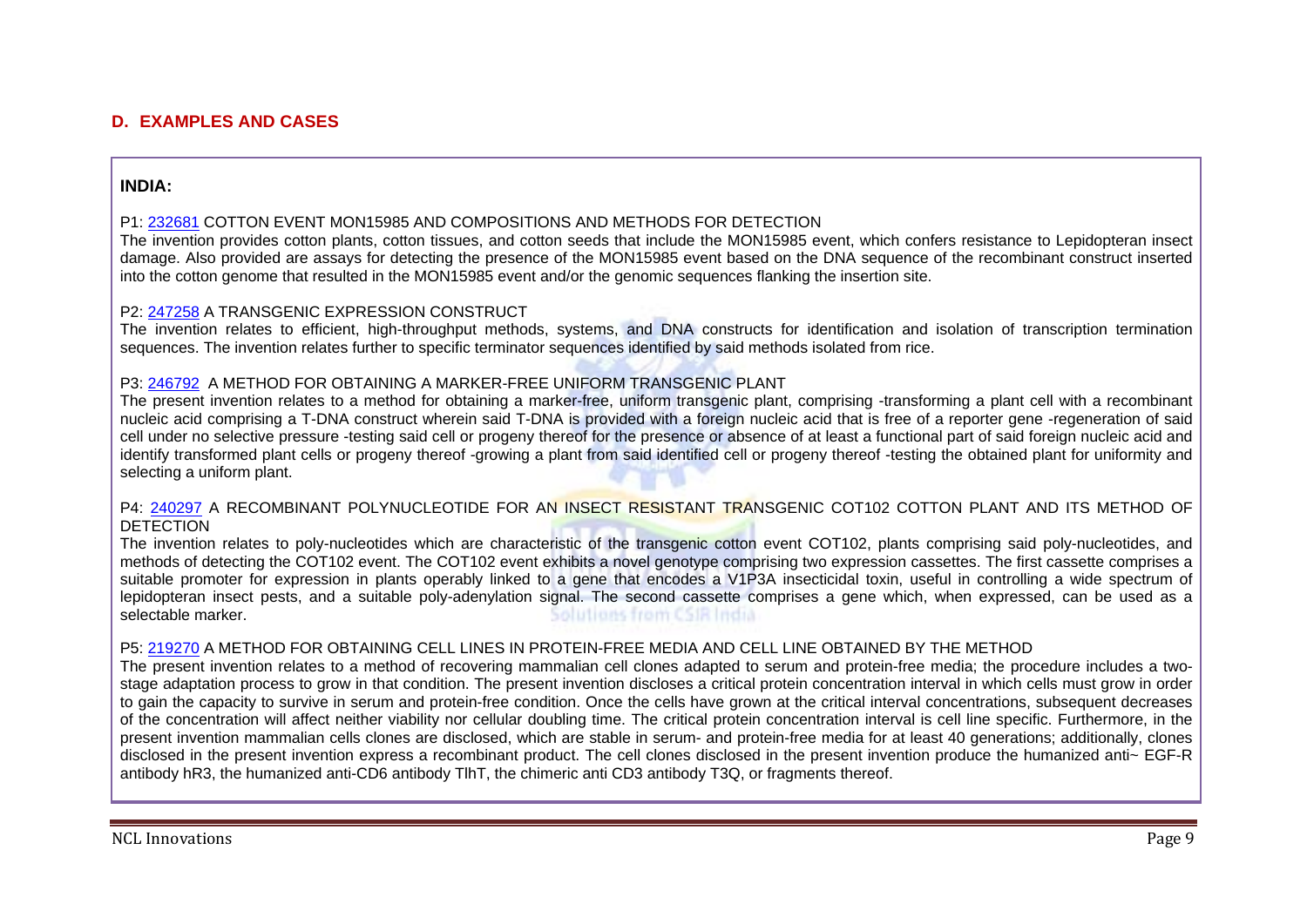P6: 212093 A DIAGNOSTIC KIT FOR THE DETECTION AND/OR QUANTIFICATION OF THE NUCLEIC ACIDS OF ANY COMBINATION OF THE MICROBIAL SPECIES AND/OR GENERA SELECTED FROM THE GROUP CONSISTING OF ENTEROCOCCUS FAECIUM, LISTERIA MONOCYTOGENES, NEISSERIA MENINGITIDIS, STAPHYLOCOCCUS SAPROPHYTICUS, STREPTOCOCCUS AGALACTIAE, CANDIDA ALBICANS, ENTEROCOCCUS SPECIES, NEISSERIA SPECIES, STAPHYLOCOCCUS SPECIES, STREPTOCOCCUS SPECIES AND CANDIDA SPECIES.

## P7: 216295 SEQUENCE OF A PORTION OF THE GENOME OF WHITESPOT SYNDROME VIRUS (WSSV) AFFECTING SHRIMP

White spot syndrome virus (WSSV) is the major shrimp viral pathogen of Asia which causes serious losses to the shrimp culture industry in several Asian countries. The invention provides sequence information on the WSSV which enables development of diagnostics based on Polymerase Chain Reaction (PCR), which are highly specific for WSSV and much more sensitive compared to PCR based on the WSSV sequence information known in the art.

#### P8: 216568 A CHIMERIC GENE COMPRISING A NUCLEIC ACID FRAGMENT CONFERRING DISEASE RESISTANCE TO PLANTS

The preparation and use of an isolated nucleic acid fragment which confers a Pi-ta resistance gene-mediated defense response in plants against disease caused by fungal pathogens is described. Genes incorporating such nucleic acid fragments either alone or in combination with an AVR-Pita isolated nucleic acid fragment or functionally equivalent subfragments thereof and suitable regulatory sequences can be used to create transgenic plants which can produce a Pi-ta resistance gene-mediated defense response against a variety of fungal pathogens, in particular, the rice blast fungus.

#### P9: 225580 A METHOD OF PRODUCING A DROUGHT TOLERANT PLANT

The present invention relates to a method of producing a drought tolerant plant comprising: a) providing a nucleic acid construct comprising a promoter operably linked to a nucleic acid that inhibits farnesyl transferase beta activity; b) inserting said nucleic acid construct into a vector; c) transforming a plant, tissue culture, or a plant cell with the vector to obtain a plant, tissue culture or a plant cell with decreased farnesyl transferase beta activity; and d) growing said plant or regenerating a plant from said tissue culture or plant cell, wherein a drought tolerant plant is produced.

#### P10 : 223740 A RECOMBINANT DNA MOLECULE USEFUL AS A PROMOTER IN DICOT AS WELL AS MONOCOT PLANT CELLS

The invention relates to an artificial promoter which is characterised in that it comprises a chimeric molecule of recombinant DNA which, once introduced into plant cells of any class, promotes high expression levels of any DNA molecule that is fused to the 3' end thereof. The basic genetic elements of the inventive promoter molecule are as follows: a promoter nucleus with a consensus TATA box followed by an Exon/Intron/Exon region and a translational activity-potentiating element, all of which are produced artificially. Transcriptional expression-regulating elements can be inserted upstream of the promoter in order to provide the expression with the specific time-response capacity of organ or tissue. The artificial genetic elements designed can be functionally inserted between any active promoter in plant cells and any DNA sequence in order to increase the transcription/translation levels of the latter.

#### P11: 230713 POLYPEPTIDE OF THE HUMAN IMMUNOGLOBULIN SUPERFAMILY

A polypeptide in isolated form belonging to a subfamily of the human Immunoglobulin Superfamily selected from the group consisting of: a) a polypeptide comprising the amino acid sequence of murine Confluency Regulated Adhesion Molecule 1 (CRAM-1) as depicted in SEQ ID NO: 19; b) a polypeptide showing at least 70% sequence homology over the entire length to the polypeptide of (a); c) a polypeptide comprising the amino acid sequence of human Confluency Regulated Adhesion Molecule 1 (CRAM-1) as depicted in SEQ ID NO:23; d) a fragment of (a) comprising (i) the V domain of murine CRAM-1 as depicted in SEQ ID NO: 19 from amino acids 53 to 115; (ii) the V domain of murine CRAM-1 as depicted in SEQ ID NO: 19 from amino acids 53 to 115 and the C2 domain of murine CRAM-1 as depicted in SEQ ID NO: 19 from amino acids 160 to 219; (iii) amino acids 1 to 159 of murine CRAM-1 as depicted in SEQ ID NO: 19; or (iv) amino acids 1 to 238 of murine CRAM-1 as depicted in SEQ ID NO: 19; and e) a fragment of (c) comprising (i) the V domain of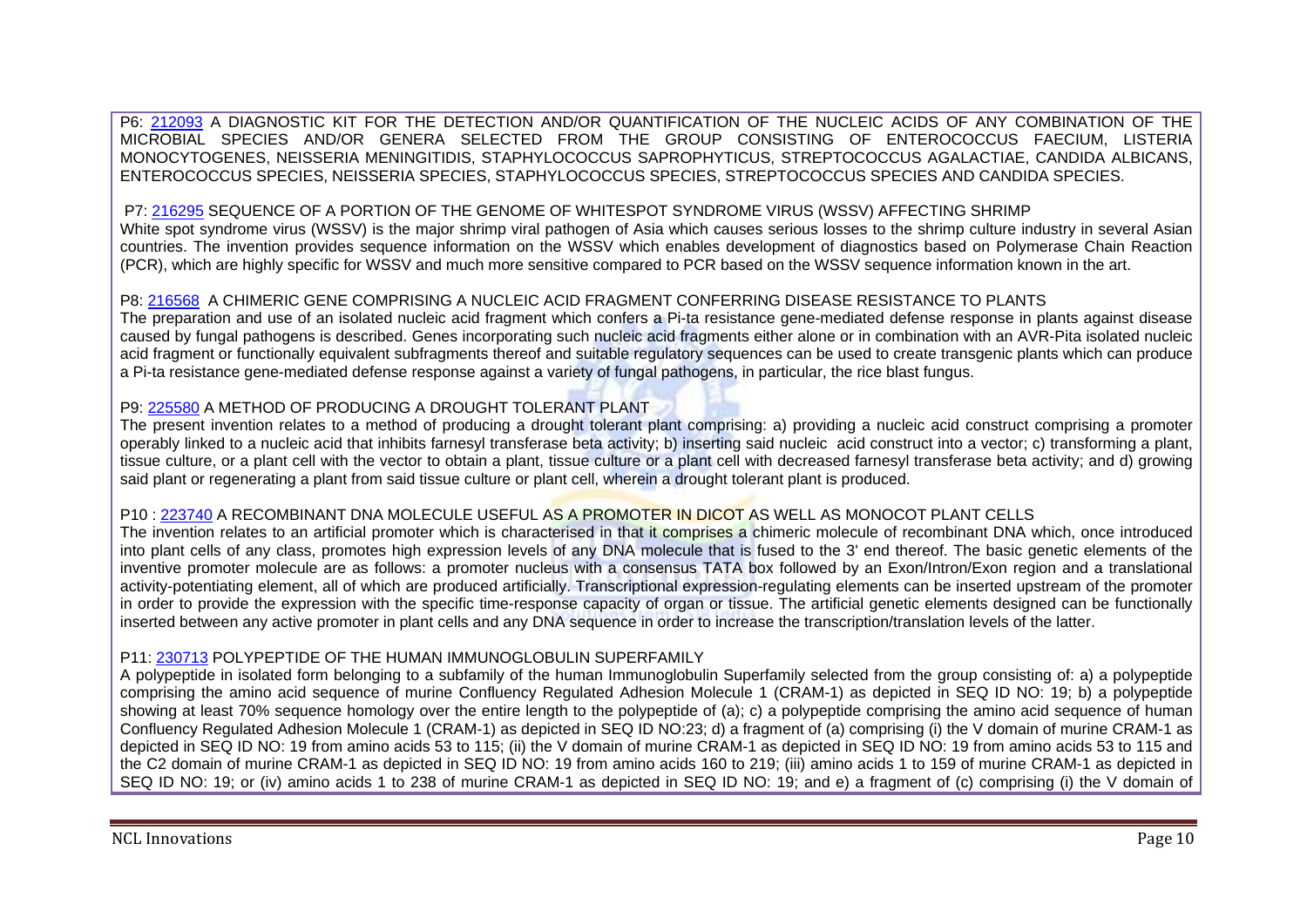human CRAM-1 as depicted in SEQ ID NO:23 from amino acids 53 to 115; or (ii) the V domain of human CRAM-1 as depicted in SEQ ID NO:23 from amino acids 53 to 115 and the C2 domain of human CRAM-1 as depicted in SEQ ID NO:23 from amino acids 160 to 219.

## P12: 227983 ANTI-CD16A ANTIBODY\_

This invention relates to an anti-CD16A antibody comprising a VH domain comprising complementarily determining regions (CDRs) a CDRI having the amino acid sequence of SEQ ill NO:35, a CDR2 having the amino acid sequence of SEQ ill NO:39,' and a CDR3 having the amino acid sequence of SEQ ill NO:59 and a V L domain comprising a CDRI having the amino acid sequence of SEQ ill NO:67, a CDR2 having the amino acid sequence of SEQ ill NO:75, and a CDR3 having the amino acid sequence of SEQ ill NO:88, wherein at least one of said CDRs comprises at least one amino acid substitution selected from the group consisting of, in the V H domain, M34Y in CDRl, H50L in CDR2, W52F in CDR2, D54N in CDR2, N60S in CDR2, A62S in CDR2, W99Y in CDR3, AIOID in CDR3, and, in the VL domain, K24R in CDRl, A25S in CDRI, F32Y in CDRl, M33L in CDRl, N34A in CDRl, T50A, T50W, or T50S in CDR2, T51A in CDR2, N53S in CDR2, E55A or E55Q in CDR2, S56T in CDR2, N92Y in CDR3, N93S in CDR3, and D92T in CDR3, which positions are according to the Kabat numbering scheme.

## **USA:**

#### **Plant Patent Claim:**

Eg: A new and distinct variety of peach tree, Prunus persica, designated 'Redhaven' substantially as herein shown and described.

#### **Utility Patent Claim:**

#### Eg:

- 1. A broccoli seed designated 393-2-19 and having ATCC Accession Number 203533.14
- 2. A broccoli plant having all the phenotypic characteristics of a plant produced from the seed of claim 1.
- 3. A seed from the plant of claim 2.

#### **Patents Granted:**

P1: The Terminator patent is an example of a utility patent. It claims patent protection for the method used to make Terminator plants as well as the seeds and plants that are made.

P2: 7652194 – Processes & Vectors for producing transgenic plants.

- P3: 7956242 Plant Quality traits.
- P4: 4970151 Plant Culture cell & use thereof.

P5: 5180676 – Method of Cultivating animal or plant cells.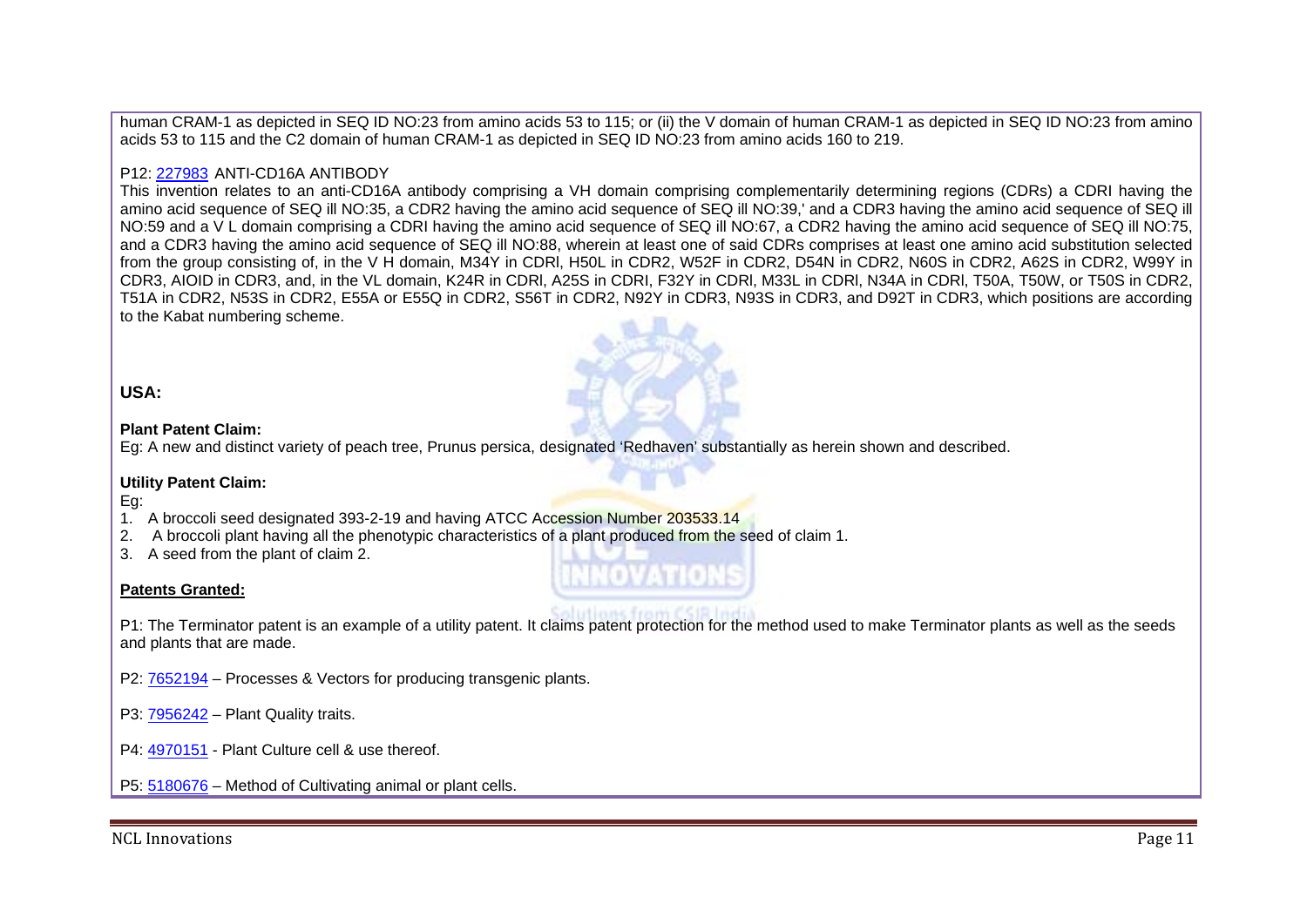P6: 6127606: Method of using trans-activation proteins to control expressions in transgenic plants.

- P7: 5159135 Genetic engineering of cotton plants and lines
- P8: 6018109 Hybrid maize plant & seeds
- P9: PP12030 Hybrid mint plant named 'Neerkalka' [**CSIR's plant patent**]

### **Applications Filed:**

- A1: US 2003/ 0121070 Genes for modifying plant traits.
- A2: US 2003/0101481 Plant Gene Sequences I
- A3: US 2004/0025204 Plants & Plant Products
- A4: US 2009/0320160 Soybean transcription Terminators & use in expression of Transgenic genes in plants.

## **EUROPE:**

- P1: 1211926 Method for breeding tomatoes having reduced water content and product of the method. [patent has been opposed and case hearing is going on]
- P2: 1297113 Cyanobacterial nucleic acid fragments encoding proteins useful for controlling plant traits via nuclear or plastome transformation
- P3: 0724641 Antimicrobial proteins

# Solutions from CSIR India

- P4: 2173885 Expression cassette, T-DNA molecule, plant expression vector, transgenic plant cell as well as their use in the manufacturing of a vaccine
- P5: 301749 Particle-mediated transformation of soybean plants and lines
- P6: 388186 External regulation of gene expression
- P7: 263017- Gramineous hybrid plants and process for preparing them